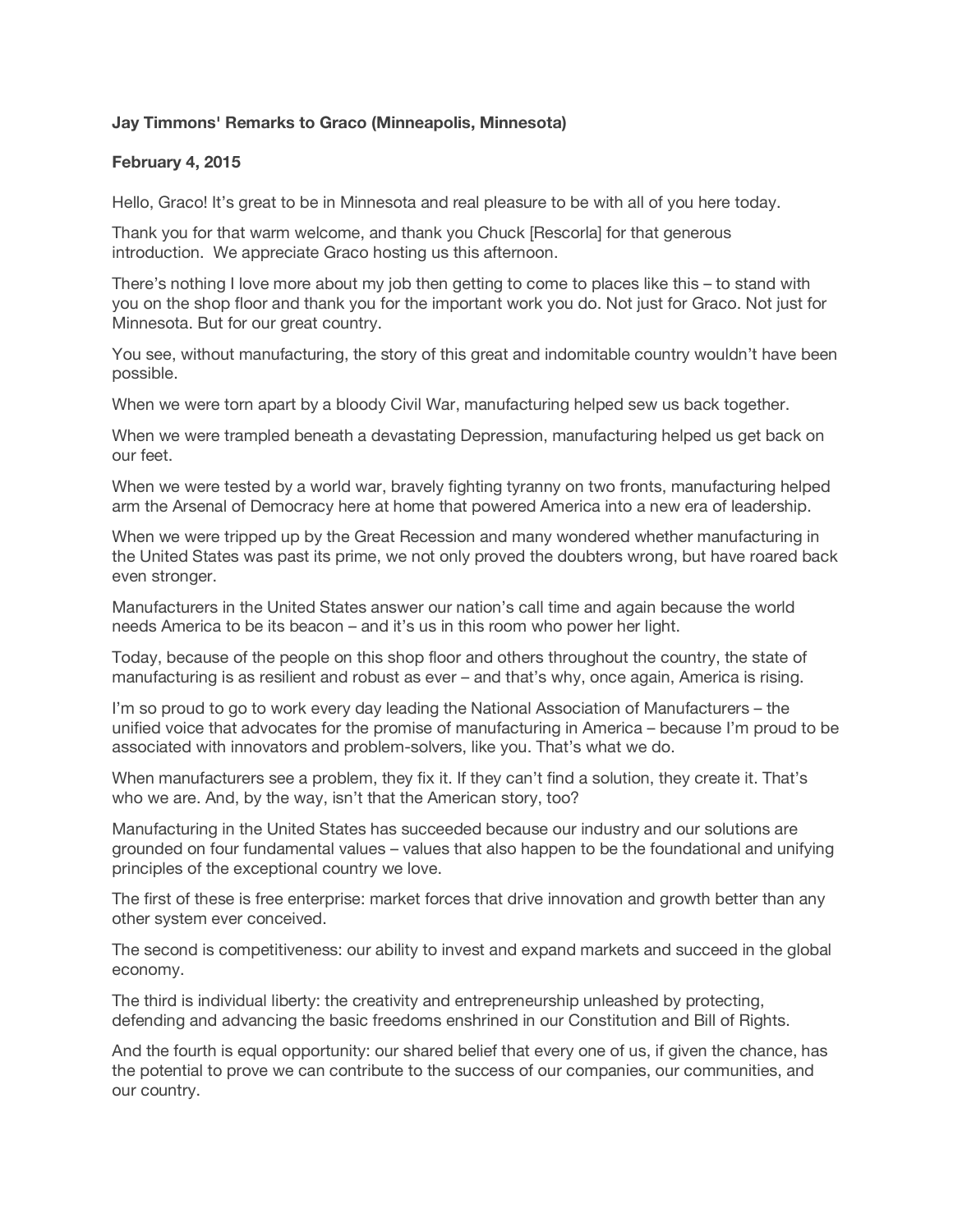These values unite all of us – Republicans, Democrats and Independents –even at a time when our country seems more divided than ever. And they can help move manufacturing to new heights.

Manufacturers in the United States hold fast to these principles because we're Americans with a deep sense of responsibility. We lead by example.

Don't get me wrong – this sense of duty we feel isn't grounded in patriotism alone. It's also about pragmatism. This is very much about economics.

Look at manufacturing's direct impact on the economy. We are creating more jobs, making more products, and making them better than ever before. Every year, manufacturing contributes more than \$2 trillion to the American economy – one of every eight dollars in that economy.

The nearly half a million manufacturers in this state represent every one in seven jobs. Manufacturers have the largest total payroll of any sector – you are responsible for contributing \$37 billion to your state's economy.

Yet we can't underestimate manufacturing's *indirect* influence, too: Manufacturing has the biggest multiplier effect of any industry. Every manufacturing dollar in America adds one dollar and thirtyseven cents to the economy – nothing else comes close. And a single manufacturing job can lead to the creation of three to five more jobs in other industries. What a great return on investment that is.

Americans know manufacturing provides pathways to the middle class, to a stable and secure retirement and to a brighter future for every generation. Manufacturing improves people's lives not just through the products we make, but through the economy we strengthen. You simply can't have a strong service sector, financial sector or education system without thriving manufacturing.

So you can see why manufacturing has a disproportionate responsibility to keep our economy humming.

But there's another side to this coin – and that's what I want us all to think about and speak up about and advocate for. All of this good news also means that when our policymakers choose wrongly, don't act or sit idle, the missed-opportunity costs are higher for our sector.

We all suffer when our policies do not match our principles. That doesn't just matter to us – it matters to every single American consumer, family, and job-seeker.

We need policies that live up to your example, your work ethic, and your promise.

Our workers are the best and most productive in the world, and I believe they should have the best environment in which to innovate, invent and invest.

This is not just about reviving an economy, but perfecting our union. It's about creating a new, brighter future for everyone, by dreaming it, by building it, and by making it – right here at home – as we've always done when we're at our best.

Ladies and gentlemen, there is a popular misconception about manufacturing – that we're just about machines. It's about people—you— and the potential we can unleash.

I know this firsthand. My grandfather left the family farm to stand in line for six months at the local paper plant in Chillicothe, Ohio. He went back every day until he got the job that would move my family into the middle class.

I think about his persistence every time I meet any of the great men and women who've chosen this career that's so important to our country – people with the same patriotism and perseverance of my grandfather and of a Minneapolis parking-lot attendant named Russell Gray and his brother Leil.